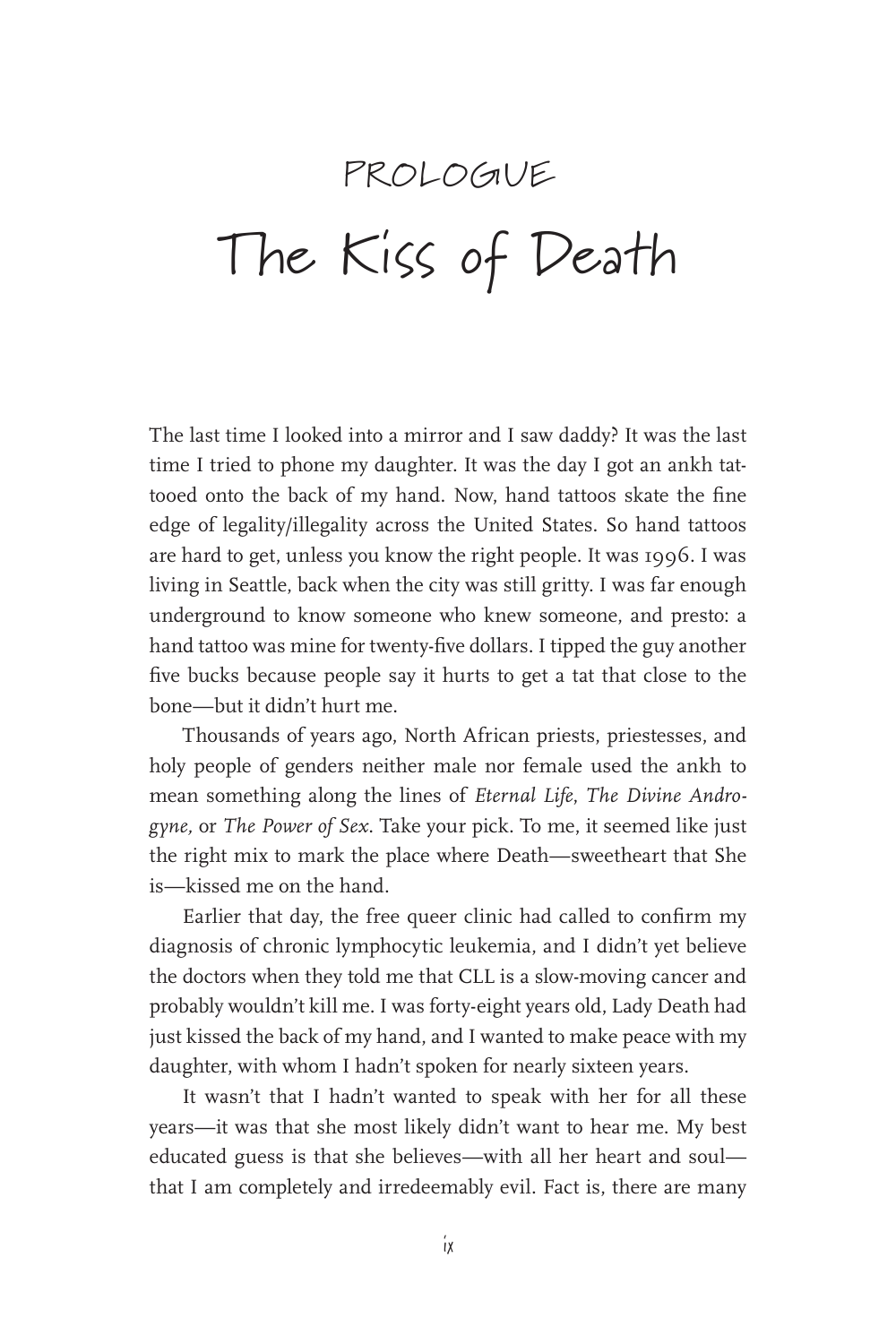## $x *$  Prologue

reasons that people would agree with her. Permit me to count the ways:

I'm sixty-three years old, and for the past quarter of a century I've been living in queer subcultures out on the margins of America. I write books that have been condemned by Pope Benedict—and those are just the books that are taught in universities around the world. I don't think the pope knows about all the porn I've written, but he'd probably condemn that too.

There are a great number of people in the world—I dare say most of 'em—who would say I'm a pervert and a bad person because I'm a transsexual woman. I was born male and now I've got medical and government documents that say I'm female—but I don't call myself a woman, *and* I know I'm not a man. That's the part that upsets the pope—he's worried that talk like that—*not male, not female*—will shatter the natural order of men and women. I look forward to the day it does.

I call myself *trans*, or a *tranny*—and the latter angers a small but vocal group of transsexual women who see *tranny* as the equivalent of *kike* to a Jew. Right, I'm a Jew, and everyone knows someone who's got a thing about Jews. I'm also a tattooed lady—which in most cases means I can't be buried in a Jewish cemetery. But that's OK, because after the doctors harvest whatever's useful, I wanna be lit on fire. My girlfriend knows where to scatter my ashes. Right, I'm a dyke on top of all this. Constant through my incarnations as *man* then *woman* then *neither*, it's always been women who've made me weak in the knees . . . well, knee, singular, nowadays. My right knee is titanium and space-age plastic and it never gets weak, and that makes me the bionic tranny. My daughter doesn't know any of this about me, and even if she does, none of what I've told you so far is why she thinks I'm evil.

And—full disclosure—there's more. I'm a sadomasochist. I enjoy mixing up pleasure and pain. I'm not a sadist—strictly a masochist. I'm the one who gets whipped, paddled, cut open, and pierced. I like it when people cut on me—I've been a cutter since I was a teenager. As for piercings, I've got 'em in body parts I wasn't born with.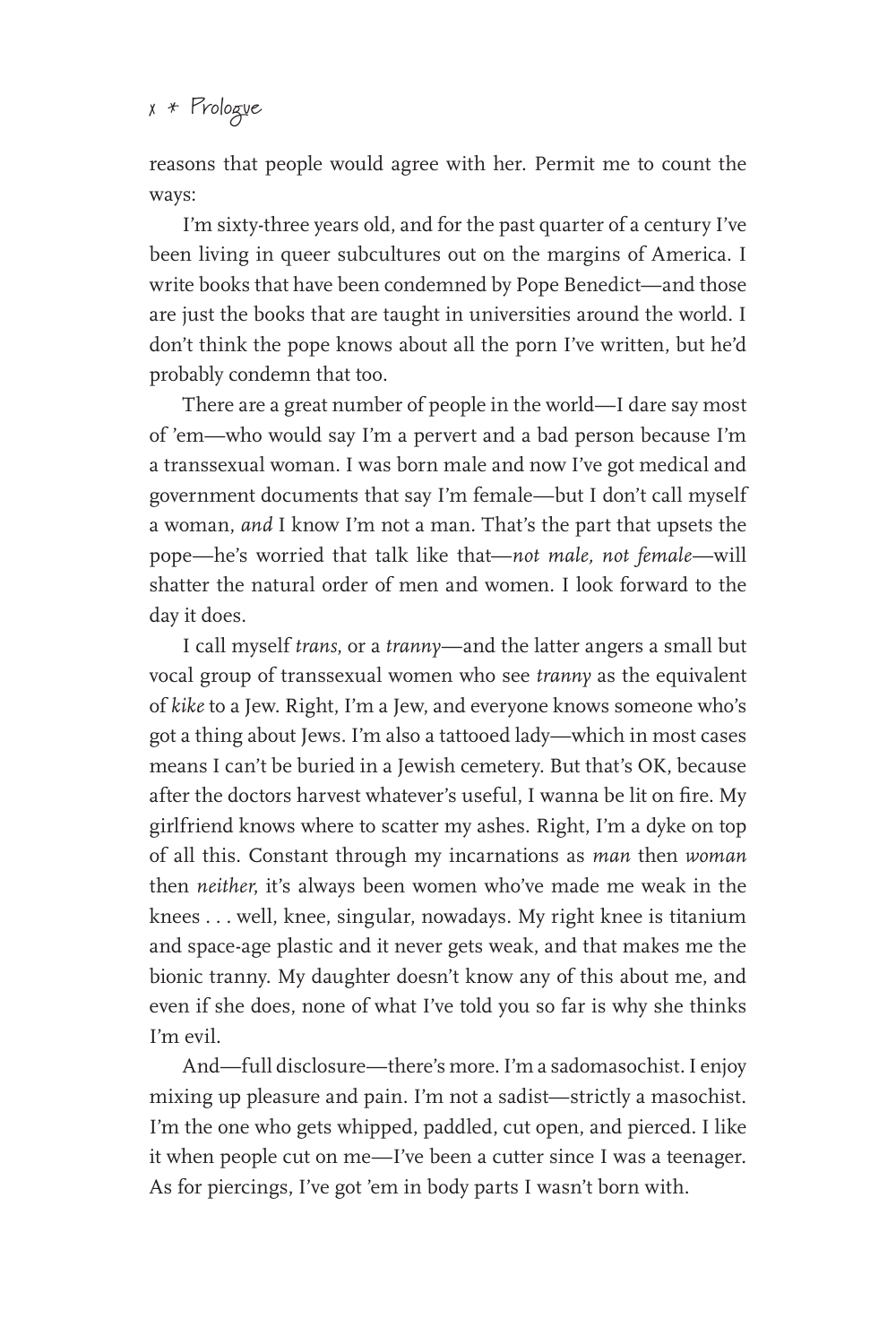And I live with borderline personality disorder (BPD). This gives me a whole lot to write about as a performance artist, and as an advocate for queer youth, freaks, and other outlaws—which are all more reasons some people think I'm a bad person.

In 1970 I ducked out of military service in Vietnam with a psychiatric deferment. It was an act back then, but today? On good days, I'm merely depressed, and more than one therapist has considered a diagnosis of bipolar disorder—but they've finally settled on BPD. Well, I settled on it as soon as I heard that the "borderline" they're talking about is the impossible state of mind that exists between neurosis and psychosis—not unlike the impossible state of gender that exists between man and woman. Several doctors have developed theories of borderline archetypes. I'm the waif. For some real fun, google Princess Diana and Borderline and Waif . . . that's us. My eating disorder is a lot like hers. I love food—can't get enough of it. And I love to starve myself long enough to see bones poke up just under my skin—and that's yet another borderline.

And still . . . in my daughter's eyes, none of this matters much, if at all. There's a whole other reason I'm bad. I'm a certified posttraumatic stress survivor—no, that's not the reason my daughter Jessica thinks I'm a bad person. Surviving my trauma, though—that's what makes me evil in her eyes.

 $\overline{\phantom{0}}$ 

A few hours after the guy drew the ankh into the back of my hand, it was throbbing. It occurred to me for the first time that because of my leukemia, I no longer have enough mature white blood cells to go after possible infections. I had to call Jessica, let her know that this disease was lurking in her own blood. I wanted to say . . . I didn't know what I wanted to say. I hadn't thought about it much before that moment—I'd always assumed we'd always be out of touch. But I wanted to say, *Hello*. I wanted to say, *I've always loved you*. I wanted to say *goodbye*. I didn't know how to reach her. I'd sent letters and cards and cash to several addresses, but they'd all come back to me with *Addressee Unknown* scrawled across the envelope. Like me,